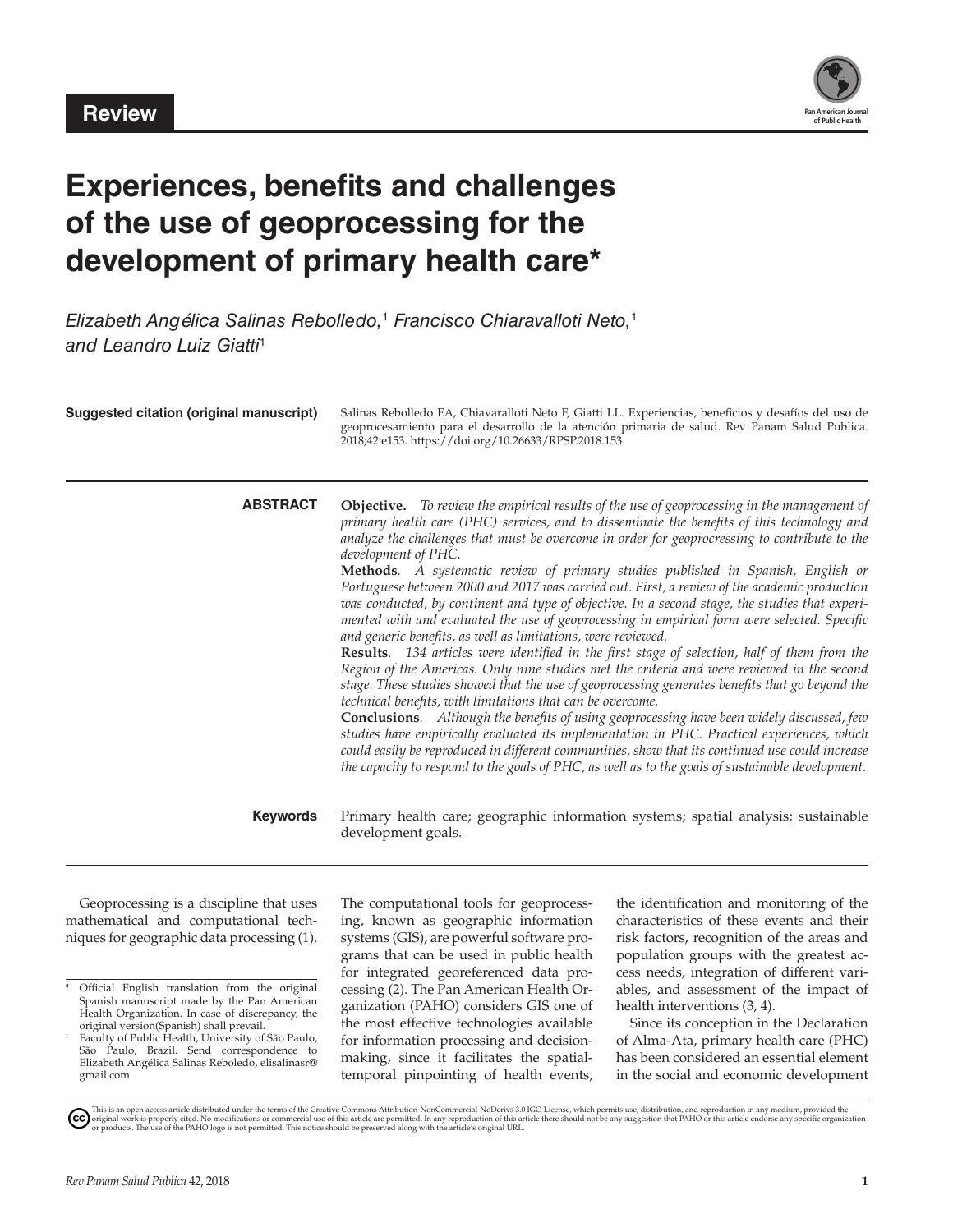of all nations (5). Today, health systems research, surveillance, continuous surveillance and evaluation, the sharing of best practices, and technological development are basic components of strategies to renew and strengthen PHC (6). PHC services should be tailored to local needs, with an emphasis on disease prevention and health promotion and a family and community focus. To this end, accurate data for planning and decisionmaking are needed. This is a prerequisite for meeting current international development goals (7), since addressing health as a social phenomenon today depends on intersectoral action to tackle the social and environmental determinants of health (8). Thus, the 2030 Agenda for Sustainable Development recognizes the need for integrated action among the different sectors to promote physical and mental health and social well-being, grounded in the principles of PHC and intersectoral, multidisciplinary action, given the range of connections among health determinants (9).

Geoprocessing can be a valuable tool in the self-evaluation of PHC activities (10). Its specific contribution lies in its ability to help target actions to smaller areas than traditional approaches do, prioritizing local communities where the potential for public policy intervention is greatest (2, 11). Nevertheless, despite the growing acceptance and use of GIS in public health, knowledge of these techniques in some health centers––and health workers' familiarity with them–– remains limited (12). Also, there has not been enough experience with them and insufficient evaluation of their usefulness in managing services in a primary care setting (13). Territorialization is often limited to the concept of physical space and tends to be used in a merely administrative fashion, which is a waste of its potential as a local management tool (14, 15).

Therefore, given the intersectoral nature of PHC, its importance for achieving the Sustainable Development Goals of the United Nations Development Program (UNDP), the need to share best practices, and the virtues of using geoprocessing in public health, the objective of this article is to review the empirical consequences of using this technology in the management of PHC services, as observed by those who have experienced their use and evaluated their benefits and limitations. The purpose is to disseminate information about the advantages of

### **MATERIALS AND METHODS**

The methodology employed was a systematic review of geoprocessing use in PHC, based on primary studies.

To identify the articles, digital databases (LILACS, SciE-LO, MEDLINE, and the Integrated Search System [Sibi] of the University of Sao Paulo Library) were searched for articles published between 2000 and 2017.

Articles were sought with titles or abstracts simultaneously containing both a term related to primary health care (*atención primaria, atención básica, servicios básicos de salud*) and a term related to the use of geoprocessing, (*sistema[s] de información[nes] geográfica[s], análisis espacial, geoprocesamiento, georreferenciación*) with their translation in English (primary health, basic health, primary care, general practice[s]) and (geographic information system[s], spatial analysis, geoprocessing, georeferencing) and Portuguese (*atenção primária, atenção básica, Serviços básicos de saúde*) and (*sistema[s] de informação[ões] geográfica[s], georreferenciamento, análise espacial, geoprocessamento*).

The inclusion criteria consisted of original articles relevant to PHC–that is, articles that used information related to the location of health centers, the number of professional staff, care or production records, service areas, or some indicator of the coverage or quality of care, such as hospitalization rates and deaths from conditions treatable in PHC–and included geoprocessing in their methodology. The exclusion criteria consisted of articles with no direct linkage to the work in PHC, duplicates, conference proceedings, letters to the editor, systematic reviews, and reviews in general.

To obtain an overview of academic production in this area, the articles were classified according to three types of objectives: 1) studies for the rational design and planning of PHC services; 2) studies to measure health service access and coverage; and 3) studies to understand health service utilization patterns.

Finally, from the articles that met the inclusion criteria, studies were selected for analysis that experimented with and empirically evaluated the use of geoprocessing in the ongoing management of PHC services; that is, where a geographic information system was continuously used by the services, where the use of the geoprocessing techniques was evaluated by individuals other than the authors of the articles, or where the use of geoprocessing techniques had an effect on the delivery of services. In this stage, the tangible benefits of the use of geoprocessing, the generic benefits reported by the authors, and the stated limitations of the use of this technology were reviewed.

#### **RESULTS**

A total of 224 articles were identified, 134 of which met the inclusion criteria in the first stage and nine in the second stage. The identification, inclusion, and exclusion process is illustrated in Figure 1.

#### **Article production**

During the study period, the Americas led in the publication of this type of study, with 56% of the published articles (37 in North America, 6 in Central America, and 32 in South America). Europe had 17 articles, Africa 15, Oceania 16, and Asia 11.

From 2000 to 2003, article production was still nascent; however, in 2004 more studies with the objective of measuring health service access and coverage areas began to emerge, along with others that sought to understand service utilization patterns (distribution of diseases or health risk factors, program coverage indicators, population use indicators), the latter predominating since 2010.

Only nine articles that used rational design techniques in planning PHC services were found, some of them by means of optimal location models (16–22) (Figure 2).

#### **Empirical evaluation of the use of geoprocessing in the ongoing management of PHC services**

In only nine studies (6.7% of the articles included in the review) were the benefits and limitations of the use of geoprocessing directly experimented with and evaluated when continuously used in the management of PHC services (Table 1). Two of the articles referred to the ongoing use of geographic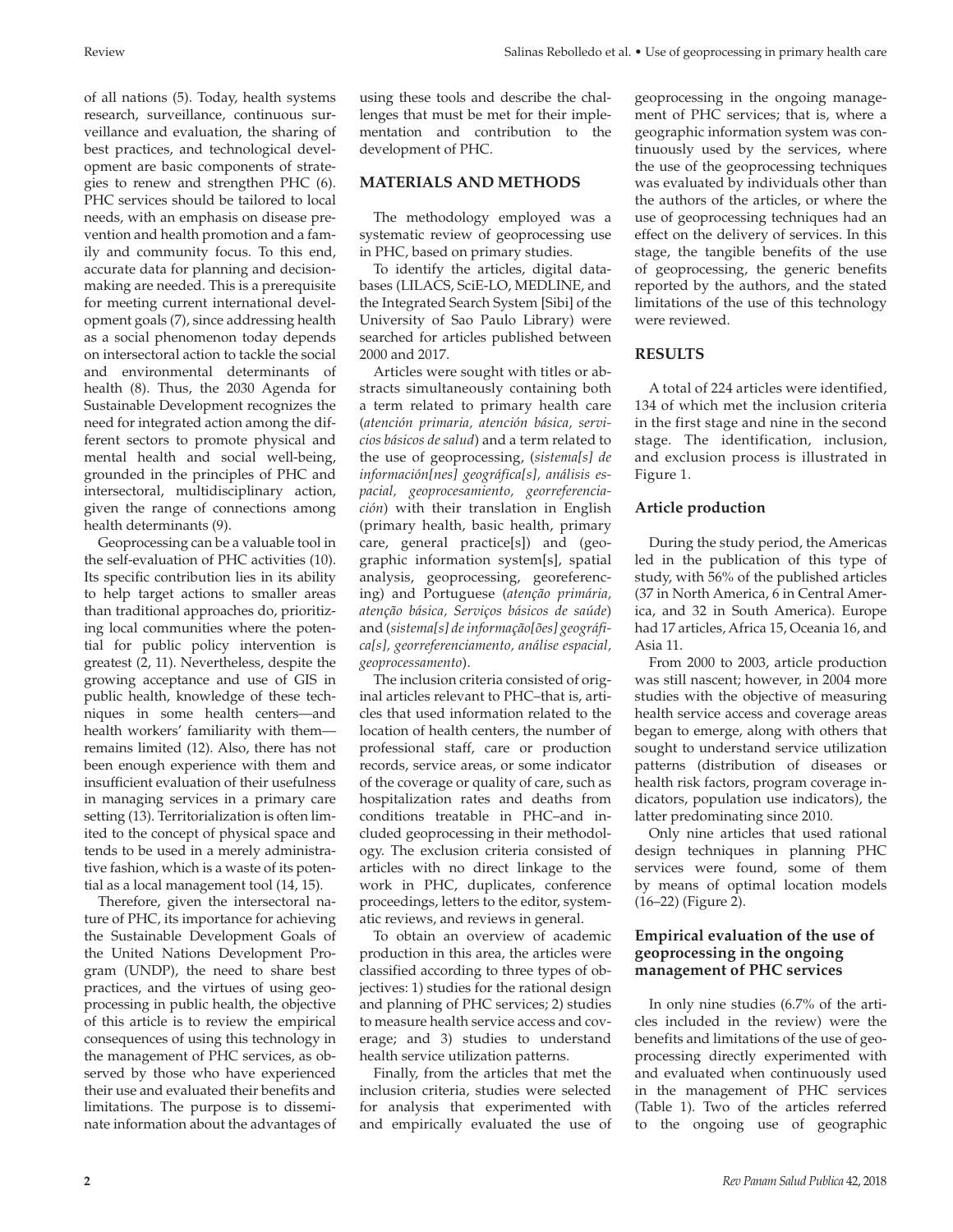information systems in surveillance and decision-making (23, 24); three included an evaluation of the conclusions drawn by staff or the community through the use of geoprocessing (13, 15, 25); three tested and evaluated the experience of implementing geographic information systems in the management of the services (26–28); and two found that the use of geoprocessing had some effect on service delivery (13, 29). These studies were conducted in cities in Brazil (15, 27-28), Canada (25), Chile (26), the United States (13, 29), and Mexico (23); an international public health initiative in Africa was also included (24).

The empirically verified benefits of continuous geoprocessing on the management of PHC services were:

It permits the entry, updating, and analysis of epidemiological and

#### **FIGURE 1. Diagram of the article identification, inclusion, and exclusion process**



PHC, primary health care; GIS, geographic information systems.

program data for presentation in map form (24, 26, 29).

- It consistently aids in decisionmaking for planning health services, analyzing inequities, and adjusting the allocation of resources (13, 23, 25, 26, 28).
- Its use is aimed at the rationalization of health care and its potential accreditation (15).
- It provides a real-time interactive dashboard for monitoring activities (23).
- It makes it possible to evaluate the comprehensiveness of local surveillance programs (24, 28).
- It permits a better understanding of problems at the group level, which facilitates the adoption of better interventions (23).
- It offers another view of the population's health situation, since it reveals details that were once of little relevance with greater clarity and speed (13, 15).
- Professionals optimize their work time, since the information provided is useful processed data with a natural logic that is highly valuable (15, 26).
- It permits geographical consultations (27).
- It makes it possible to link health problems to the environment, thus complementing the partial vision of

#### **FIGURE 2. Evolution over time of the types of studies on the use of geoprocessing in primary health care.**



PHC, primary health care. *Source:* Authors.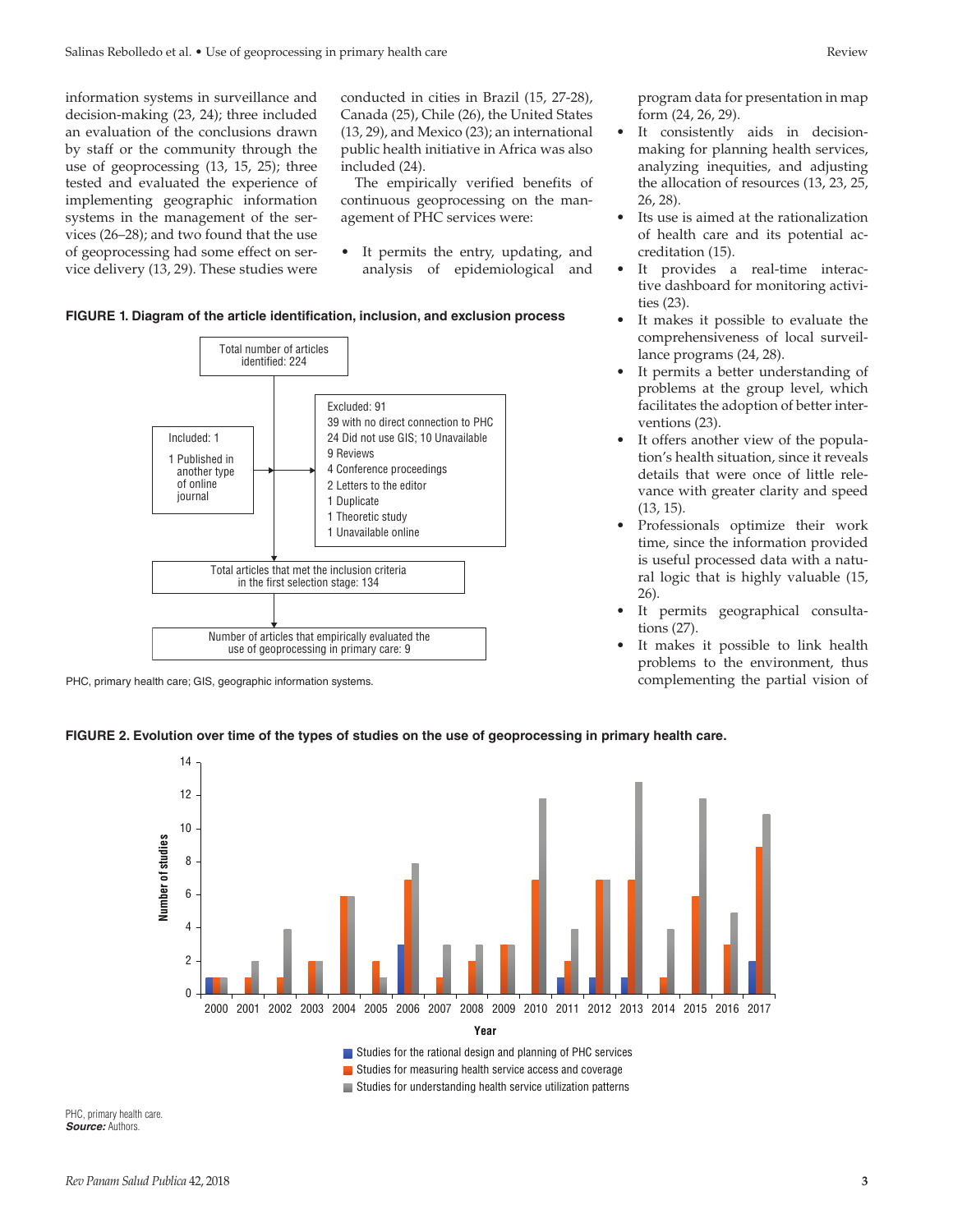| health services.                        |                                 | TABLE 1. Characteristics of the studies that empirically  |                                                                                                                                              |                                                                                                                                                                       |                                                                                                                                                                                                                                                                                                                                                                                                                                                                                                             |                                                                                                                                                                                                                                                                                                                              | evaluated the benefits and limitations of the continuous use of geoprocessing in the management of primary                                                                                                                                                                                                                                                                                                                                                                                                                                                                                                                                                                  |                                                                                                                                                                                                                                                            |
|-----------------------------------------|---------------------------------|-----------------------------------------------------------|----------------------------------------------------------------------------------------------------------------------------------------------|-----------------------------------------------------------------------------------------------------------------------------------------------------------------------|-------------------------------------------------------------------------------------------------------------------------------------------------------------------------------------------------------------------------------------------------------------------------------------------------------------------------------------------------------------------------------------------------------------------------------------------------------------------------------------------------------------|------------------------------------------------------------------------------------------------------------------------------------------------------------------------------------------------------------------------------------------------------------------------------------------------------------------------------|-----------------------------------------------------------------------------------------------------------------------------------------------------------------------------------------------------------------------------------------------------------------------------------------------------------------------------------------------------------------------------------------------------------------------------------------------------------------------------------------------------------------------------------------------------------------------------------------------------------------------------------------------------------------------------|------------------------------------------------------------------------------------------------------------------------------------------------------------------------------------------------------------------------------------------------------------|
| Author and year<br>(Reference)          | Region/Country                  | Subject                                                   | Objective                                                                                                                                    | techniques and<br>Geoprocessing<br>software used                                                                                                                      | Results                                                                                                                                                                                                                                                                                                                                                                                                                                                                                                     | Tangible benefits<br>geoprocessing<br>of the use of                                                                                                                                                                                                                                                                          | of geoprocessing<br>Generic benefits<br>reported                                                                                                                                                                                                                                                                                                                                                                                                                                                                                                                                                                                                                            | geoprocessing<br>Limitations of                                                                                                                                                                                                                            |
| SILBERMAN<br>et al., 2013<br>(23)       | Álvaro Obregón/<br>D.F./Mexico. | Monitoring of the<br>determinants of<br>health.<br>social | households and the<br>Learn about the<br>socioeconomic<br>health status of<br>their members.<br>conditions of                                | đ<br>Georreferencing<br>(Not included in<br>GIS software).<br>Distribution of<br>residences.<br>indicators.                                                           | Households in the district<br>were classified by health<br>effectively reduce the risk<br>possible to discretely but<br>A program to reorganize<br>launched that made it<br>of the households<br>studied and their<br>the services was<br>members.<br>risks.                                                                                                                                                                                                                                                | help of geoprocessing led to<br>The reorganization program<br>among staff, which, with a<br>has been widely accepted<br>classified as "very high<br>number of households<br>a 22% reduction in the<br>mplemented with the<br>few exceptions, have<br>implemented it very<br>The interventions<br>enthusiastically.<br>risk." | Geoprocessing makes it possible<br>It permits greater understanding<br>to locate the people with greater<br>which facilitates the adoption of<br>vulnerability in order to redirect<br>of problems at the group level,<br>dashboard for monitoring<br>It provides an interactive<br>resources toward them.<br>activities in real time.<br>better interventions.                                                                                                                                                                                                                                                                                                             | personnel, as well as an<br>among professional and<br>non-professional health<br>concepts and tools on<br>The program requires<br>new competencies<br>understanding of<br>among senior<br>management.                                                      |
| RITTER; ROSA;<br>FLORES, 2013<br>(15)   | Porto Alegre/<br>HMN/Brazil.    | Identification of<br>the health<br>situation.             | indicators improves<br>৳<br>Determine whether<br>the introduction of<br>the identification<br>people's health<br>situation.<br>georeferenced | (Not included in<br>GIS software).<br>Distribution of<br>indicators.                                                                                                  | georeferencing was used<br>significant difference in<br>the classification of the<br>health situation when<br>The results showed a<br>$(p < 0.05)$ .                                                                                                                                                                                                                                                                                                                                                        | interpretation of the results<br>indicators studied (37.5%).<br>The use of geoprocessing<br>in nine out of the 24<br>led to a different                                                                                                                                                                                      | Geoprocessing provides a<br>different view of the population's<br>produced is in the form of useful<br>work time, since the information<br>heretofore unimportant details<br>health situation, since reveals<br>with greater clarity and speed<br>processed data with a natural<br>rationalization of health care<br>Professionals optimize their<br>ogic that is highly valuable<br>accreditation of health care.<br>activities and the potential<br>Its use is aimed at the                                                                                                                                                                                               | professionals to interpret<br>Continuing education for<br>the computer resources.<br>professionals is needed<br>team that will manage<br>to operationalize this<br>create or expand the<br>Municipalities must<br>technology and for<br>the data collected |
| SCHARAGER;<br>CONTRERAS<br>2002<br>(26) | La Florida/RM/<br>Chile         | Epidemiological<br>surveillance in<br>mental health.      | surveillance system<br>Design and test a<br>important mental<br>health problems.<br>for detecting and<br>ranking the most                    | Georreferencing of<br>cases and health<br>(Not included in<br>Demarcation of<br>Distribution of<br>GIS software).<br>geographical<br>indicators.<br>centers.<br>areas | that included hard copies<br>received periodic reports<br>professionals, within the<br>Participating physicians<br>investigated on a single<br>different aspects of the<br>The use of GIS made it<br>financial resources and<br>strategy, consideration<br>contributions of health<br>the time frame and in<br>limits of human and<br>keeping with mental<br>of tables and maps.<br>possible to display<br>geographical map.<br>In developing the<br>health problems<br>was given to the<br>experiences and | All the interviewees reported<br>to include other diseases so<br>noted that it was important<br>disadvantage to using the<br>surveillance system with<br>geoprocessing and even<br>advantages and no<br>that they could be<br>monitored                                                                                      | analyzing inequities, and adjusting<br>are at high-risk in an easy-to-read<br>It aids in planning health services<br>view of monitoring systems that<br>timely feedback in a readable and<br>It helps determine which sectors<br>do not include context variables.<br>complements the merely partial<br>periodic graphic information on<br>includes a permanent system to<br>the distribution of diseases by<br>Geoprocessing offers speedy,<br>support decision-making with<br>It makes it possible to relate<br>resource allocation, since it<br>health problems with the<br>understandable format.<br>environment and thus<br>self-evident format.<br>geographical area. | (There were no<br>evaluations)                                                                                                                                                                                                                             |
|                                         |                                 |                                                           |                                                                                                                                              |                                                                                                                                                                       | health policy guidelines                                                                                                                                                                                                                                                                                                                                                                                                                                                                                    |                                                                                                                                                                                                                                                                                                                              |                                                                                                                                                                                                                                                                                                                                                                                                                                                                                                                                                                                                                                                                             | (Continued)                                                                                                                                                                                                                                                |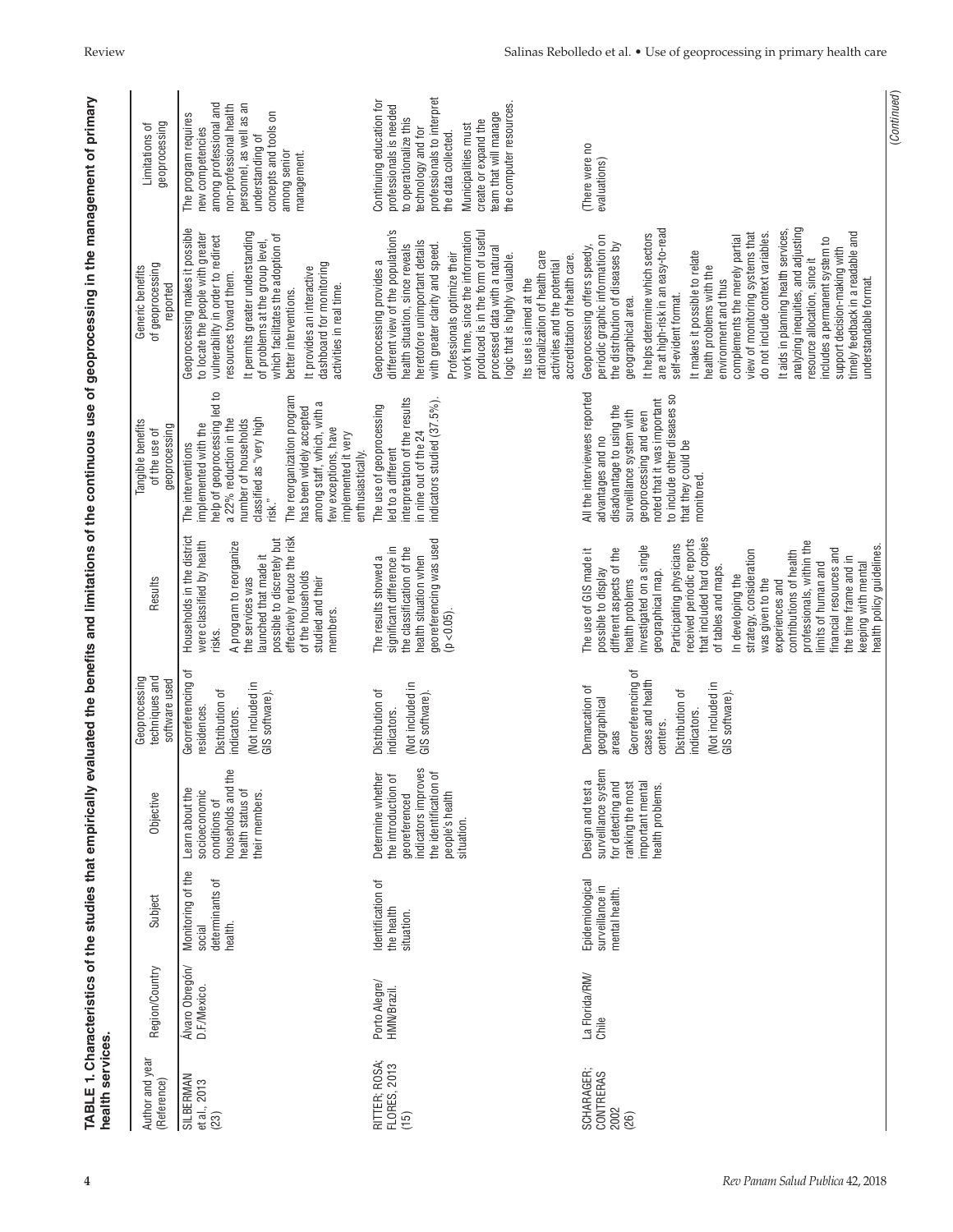| geoprocessing<br>Limitations of                    | (No limitations were<br>mentioned)                                                                                                                                                                                                                                                                                                                                                                                                                                                                                                                                                                                                                    | surveillance activities are<br>needed to obtain greater<br>Surveillance should be<br>geographic coverage.<br>maintained and not<br>imited to known<br>Several types of<br>endemic areas.                                                                                                                                                                                                                                                                                                                                                                        | (Continued) |
|----------------------------------------------------|-------------------------------------------------------------------------------------------------------------------------------------------------------------------------------------------------------------------------------------------------------------------------------------------------------------------------------------------------------------------------------------------------------------------------------------------------------------------------------------------------------------------------------------------------------------------------------------------------------------------------------------------------------|-----------------------------------------------------------------------------------------------------------------------------------------------------------------------------------------------------------------------------------------------------------------------------------------------------------------------------------------------------------------------------------------------------------------------------------------------------------------------------------------------------------------------------------------------------------------|-------------|
| of geoprocessing<br>Generic benefits<br>reported   | and<br>their health status, improving the<br>The need to employ standardized<br>design of initiatives for specific<br>may lead to changes in existing<br>forms, such as the inclusion of<br>data instead of open questions<br>The financial investment is low<br>Georeferencing of households<br>geographical consultations on<br>collected with mobile devices<br>compared to the benefits of a<br>securely transferred to a web<br>relevant data that is currently<br>completing the forms can be<br>The data for localization and<br>acilitates more detailed<br>georeferenced records.<br>database with quality<br>regions.<br>acking.<br>server. | Geoprocessing permits the entry,<br>programs, presenting the results<br>analysis of ill-defined situations.<br>It facilitates collaboration in the<br>the comprehensiveness of local<br>It makes it possible to evaluate<br>It reveals ambiguities and aids<br>consistent decision-making.<br>echnical personnel, thanks<br>to an easy-to-use interface<br>epidemiological data and<br>updating, and analysis of<br>national and subnational<br>It can easily be used by<br>surveillance programs.<br>and ongoing training.<br>n map form.                      |             |
| angible benefits<br>geoprocessing<br>of the use of | Low total cost of ownership<br>US\$0.01 per capita per<br>TCO), estimated at<br>month.                                                                                                                                                                                                                                                                                                                                                                                                                                                                                                                                                                | 151 countries and territories<br>surveillance of health events<br>Since this is an international<br>had been certified by WHO<br>maintenance and software<br>categories of death, and 5<br>software, 5 recorded birth<br>incentive and permits the<br>At the time of the report,<br>as free of dracunculiasis<br>recorded measles cases.<br>countries that used the<br>data, 7 recorded some<br>nternational agencies.<br>costs are financed by<br>beyond those initially<br>considered. Of the 11<br>nitiative, database<br>This serves as an<br>transmission. |             |
| Results                                            | possible to collect more<br>accurate data, thanks to<br>could be georeferenced.<br>the use of standardized<br>The form used made it<br>result, the households<br>structured fields. As a<br>and their information                                                                                                                                                                                                                                                                                                                                                                                                                                     | contains country borders,<br>nfrastructure. It includes<br>waterways, in addition to<br>management of reported<br>an easy-to-use interface<br>subdistricts, with rivers,<br>HealthMapper software<br>regions, districts, and<br>or the mapping and<br>roads, villages, and<br>social and health<br>cases.                                                                                                                                                                                                                                                       |             |
| techniques and<br>Geoprocessing<br>software used   | Georreferencing of<br>software (Google<br>GeoHealth-web<br>Maps interface)<br>Distribution of<br>residences.<br>indicators.                                                                                                                                                                                                                                                                                                                                                                                                                                                                                                                           | health centers, and<br>Georreferencing of<br>population groups,<br>Distribution of<br>infrastructure.<br>HealthMapper<br>ndicators.<br>software.<br>urban                                                                                                                                                                                                                                                                                                                                                                                                       |             |
| Objective                                          | collection for use<br>household data<br>mechanism for<br>Propose a new<br>by PHC teams.                                                                                                                                                                                                                                                                                                                                                                                                                                                                                                                                                               | ã,<br>eradication needs<br>that can easily be<br>program tailored<br>to dracunculiasis<br>used by technica<br>endemic countrie<br>personnel in<br>Develop a                                                                                                                                                                                                                                                                                                                                                                                                     |             |
| Subject                                            | Surveillance of<br>households<br>monitored                                                                                                                                                                                                                                                                                                                                                                                                                                                                                                                                                                                                            | dracunculiasis<br>Guinea worm<br>Eradication of<br>disease).                                                                                                                                                                                                                                                                                                                                                                                                                                                                                                    |             |
| Region/Country                                     | São Paulo/SP/<br>Brazil.                                                                                                                                                                                                                                                                                                                                                                                                                                                                                                                                                                                                                              | Africa.                                                                                                                                                                                                                                                                                                                                                                                                                                                                                                                                                         |             |
| Author and year<br>(Reference)                     | SÁ et al., 2012<br>(27)                                                                                                                                                                                                                                                                                                                                                                                                                                                                                                                                                                                                                               | ZAGARIA, 2002<br>CAIRNCROSS;<br>MULLER;<br>(24)                                                                                                                                                                                                                                                                                                                                                                                                                                                                                                                 |             |

**TABLE 1. Continued**

TABLE 1. Continued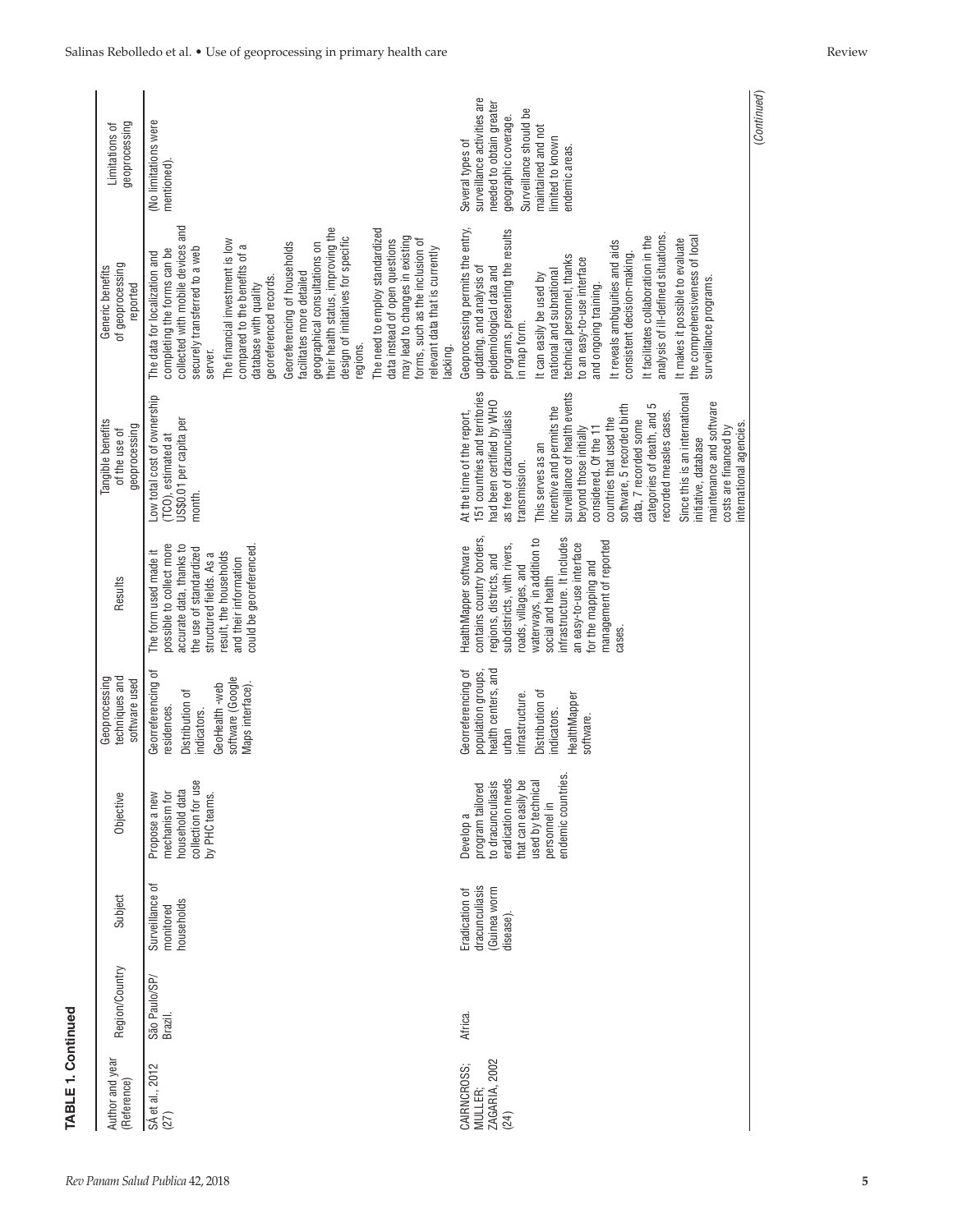| <b>TABLE 1. Continued</b>              |                                           |                                          |                                                                                                                                                      |                                                                                                                                                                                     |                                                                                                                                                                                                                                                                                                                                 |                                                                                                                                                                                                                                                                                                                                                                                                                                                                                                                                                                                                                                                                                                                                                                      |                                                                                                                                                                                                                                                                                                                                                                                                                                                                                                                                                                                                                                                                                                |                                                                                                                                                                                                                                                                                                                                                                                               |
|----------------------------------------|-------------------------------------------|------------------------------------------|------------------------------------------------------------------------------------------------------------------------------------------------------|-------------------------------------------------------------------------------------------------------------------------------------------------------------------------------------|---------------------------------------------------------------------------------------------------------------------------------------------------------------------------------------------------------------------------------------------------------------------------------------------------------------------------------|----------------------------------------------------------------------------------------------------------------------------------------------------------------------------------------------------------------------------------------------------------------------------------------------------------------------------------------------------------------------------------------------------------------------------------------------------------------------------------------------------------------------------------------------------------------------------------------------------------------------------------------------------------------------------------------------------------------------------------------------------------------------|------------------------------------------------------------------------------------------------------------------------------------------------------------------------------------------------------------------------------------------------------------------------------------------------------------------------------------------------------------------------------------------------------------------------------------------------------------------------------------------------------------------------------------------------------------------------------------------------------------------------------------------------------------------------------------------------|-----------------------------------------------------------------------------------------------------------------------------------------------------------------------------------------------------------------------------------------------------------------------------------------------------------------------------------------------------------------------------------------------|
| Author and year<br>(Reference)         | Region/Country                            | Subject                                  | Objective                                                                                                                                            | Geoprocessing<br>techniques and<br>software used                                                                                                                                    | Results                                                                                                                                                                                                                                                                                                                         | Tangible benefits<br>geoprocessing<br>of the use of                                                                                                                                                                                                                                                                                                                                                                                                                                                                                                                                                                                                                                                                                                                  | of geoprocessing<br>Generic benefits<br>reported                                                                                                                                                                                                                                                                                                                                                                                                                                                                                                                                                                                                                                               | geoprocessing<br>Limitations of                                                                                                                                                                                                                                                                                                                                                               |
| HARDT et al.,<br>2013 (29)             | <b>Alachua/USA</b>                        | Reduction of<br>vulnerability.<br>social | 으<br>disparities to foster<br>response and guid<br>the reallocation of<br>Illustrate health<br>a community<br>resources.                             | Georreferencing of<br>ArcGIS software.<br>Kernel mapping.<br>Distribution of<br>infrastructure.<br>indicators.<br>urban                                                             | location of neighborhood<br>Maps of hot spots were<br>disparities in important<br>created to pinpoint the<br>The maps were widely<br>social and health<br>shared with the<br>community.<br>indicators.                                                                                                                          | the neediest neighborhoods.<br>neighborhoods with greater<br>have been satisfied with the<br>reallocation of resources to<br>sharing the results with the<br>A family center was built in<br>established with public and<br>mobile clinic was provided.<br>the neighborhood with the<br>institutions for joint health<br>private organizations and<br>themselves to call for the<br>interventions carried out.<br>neediest neighborhoods<br>greatest needs, and a<br>community members<br>n the two years after<br>The residents of the<br>partnerships were<br>care efforts in the<br>The maps moved<br>community, new<br>needs.                                                                                                                                    | and health indicators over time to<br>reallocating resources to specific<br>needs and examine the results of<br>neighborhoods with the greatest<br>Maps can illustrate changes in<br>demographic, socioeconomic,<br>Maps can help the community<br>maintain government officials<br>interpret prevalence rates and<br>explanation required, in a way<br>attention and commitment to<br>multiple audiences to quickly<br>Maps of hot spots enable<br>identify, for example the<br>trends, with virtually no<br>that tables do not.<br>the action taken.<br>neighborhoods.                                                                                                                       | (No limitations were<br>mentioned).                                                                                                                                                                                                                                                                                                                                                           |
| et al., 2013<br><b>ARGENTO</b><br>(28) | Regions/Brazil.<br>North and<br>Northeast | Territorialization.                      | 요<br>the territorialization<br>ஒ<br>contribution of the<br>of basic health car<br>mapping process<br>Demonstrate the<br>participatory<br>activities. | geographical areas.<br>Georreferencing of<br>(Not included in<br>Demarcation of<br>health centers.<br>Distribution of<br>GIS software).<br>Participatory<br>indicators.<br>mapping. | showed limited utilization<br>evaluate the quality of the<br>teams. Workshops were<br>coverage indicators and<br>held to prepare maps of<br>and different databases<br>the areas of operation,<br>were used to calculate<br>of this technology by<br>primary health care<br>geoprocessing use<br>Examination of<br>information. | between different databases<br>(residences located in areas<br>teams' areas of action were<br>possible to verify problems<br>areas covered by the health<br>errors in the assignment of<br>The sources of information<br>community agents and the<br>of overlapping (residences<br>used to generate the maps<br>sector, yielding differences<br>themselves, who designed<br>that could be the result of<br>It permitted comparisons<br>generally concentrated in<br>It showed that the health<br>were the staff members<br>teams), as well as gaps<br>the routes taken by the<br>Geoprocessing made it<br>not covered by a team).<br>covered population, by<br>of the estimates of the<br>covered by two health<br>ow-income locations.<br>the population.<br>teams. | Geoprocessing makes it possible<br>different health teams in a single<br>The use of geoprocessing tools<br>serve as the basis for intra- and<br>alteration of the areas of action.<br>mapping process can aid in the<br>to monitor changes made with<br>integrated into the information<br>detriment to the expression of<br>enables secondary data to be<br>produced in the field and can<br>the subjectivity of each team<br>distribution of health teams.<br>intersectoral action without<br>The design of the territorial<br>planning, structuring, and<br>and participatory mapping<br>evaluate the operations of<br>Maps make it possible to<br>respect to the creation or<br>territory. | Participatory approaches<br>little scientific relevance.<br>makers at the municipal<br>produced by self-taught<br>team must be trained in<br>evel are not considered<br>Members of the health<br>ndividuals at the local<br>collection of objective<br>are still considered of<br>relevant for decision-<br>and subjective data.<br>evaluation and the<br>and state levels.<br>Thus, the maps |
|                                        |                                           |                                          |                                                                                                                                                      |                                                                                                                                                                                     |                                                                                                                                                                                                                                                                                                                                 |                                                                                                                                                                                                                                                                                                                                                                                                                                                                                                                                                                                                                                                                                                                                                                      |                                                                                                                                                                                                                                                                                                                                                                                                                                                                                                                                                                                                                                                                                                | (Continued)                                                                                                                                                                                                                                                                                                                                                                                   |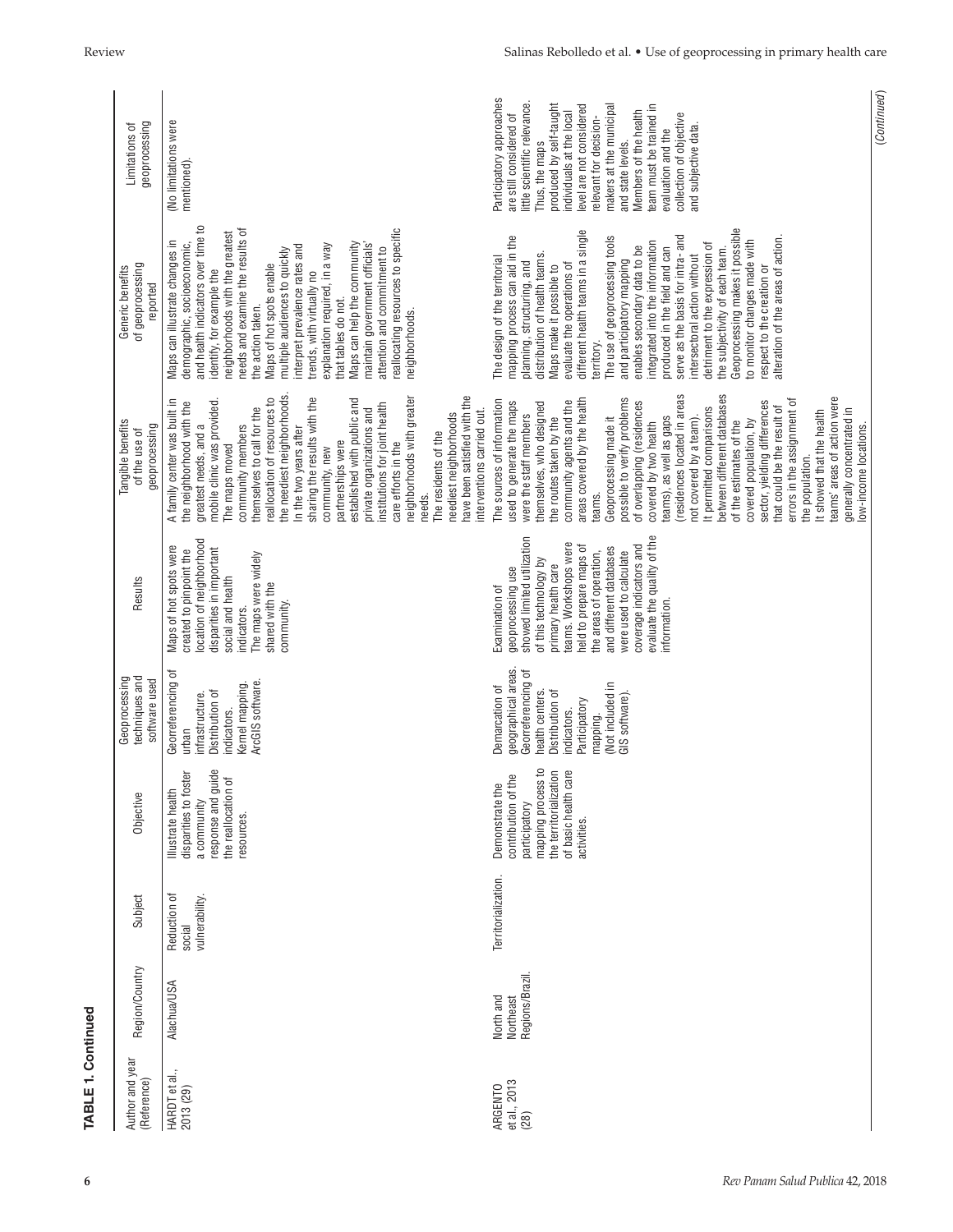| <b>FABLE 1. Continued</b>                              |                            |                                                               |                                                                                                                                                                                                                                                                                                  |                                                                                                                                                     |                                                                                                                                                                                                                                                                                                                                                                                                       |                                                                                                                                                                                                                                                                                                                                                                                                                                                                                                                                                                                                                                                                                                                                                          |                                                                                                                                                                                                                                                                                                                                                                                                                                                                                   |                                                                                                                                                                                                                                                                                                                                                                                                                                                                                                                                                       |
|--------------------------------------------------------|----------------------------|---------------------------------------------------------------|--------------------------------------------------------------------------------------------------------------------------------------------------------------------------------------------------------------------------------------------------------------------------------------------------|-----------------------------------------------------------------------------------------------------------------------------------------------------|-------------------------------------------------------------------------------------------------------------------------------------------------------------------------------------------------------------------------------------------------------------------------------------------------------------------------------------------------------------------------------------------------------|----------------------------------------------------------------------------------------------------------------------------------------------------------------------------------------------------------------------------------------------------------------------------------------------------------------------------------------------------------------------------------------------------------------------------------------------------------------------------------------------------------------------------------------------------------------------------------------------------------------------------------------------------------------------------------------------------------------------------------------------------------|-----------------------------------------------------------------------------------------------------------------------------------------------------------------------------------------------------------------------------------------------------------------------------------------------------------------------------------------------------------------------------------------------------------------------------------------------------------------------------------|-------------------------------------------------------------------------------------------------------------------------------------------------------------------------------------------------------------------------------------------------------------------------------------------------------------------------------------------------------------------------------------------------------------------------------------------------------------------------------------------------------------------------------------------------------|
| Author and year<br>(Reference)                         | Region/Country             | Subject                                                       | Objective                                                                                                                                                                                                                                                                                        | Geoprocessing<br>techniques and<br>software used                                                                                                    | Results                                                                                                                                                                                                                                                                                                                                                                                               | Tangible benefits<br>geoprocessing<br>of the use of                                                                                                                                                                                                                                                                                                                                                                                                                                                                                                                                                                                                                                                                                                      | of geoprocessing<br>Generic benefits<br>reported                                                                                                                                                                                                                                                                                                                                                                                                                                  | geoprocessing<br>Limitations of                                                                                                                                                                                                                                                                                                                                                                                                                                                                                                                       |
| <b>MIYOSHI, 2010</b><br>BAZEMORE,<br>PHILLIPS,<br>(13) | Maryland/USA<br>Baltimore/ | information<br>community<br>Design of<br>systems.<br>oriented | and population data<br>in a real community<br>implementing these<br>senior health center<br>mapping of clinical<br>responses to the<br>opportunities for<br>techniques with<br>and barriers to<br>in-depth study<br>health setting,<br>the views and<br>exploring the<br>Conduct an<br>managers. | patients and health<br>Georreferencing of<br>ArcView software<br>Distribution of<br>indicators.<br>centers.<br>Buffer.                              | neglected areas. Mapping<br>extracted, geocoded, and<br>was also done to analyze<br>variations between areas<br>services and medically<br>the population's health<br>currently with clinical<br>management were<br>mapped to reveal<br>Data on practice<br>center utilization<br>patterns                                                                                                             | community history, or other<br>and experience with respect<br>managers found surprising.<br>participation in the process,<br>capture of their knowledge<br>community understanding,<br>Health centers in the most<br>administrators, clinicians,<br>new ideas concerning the<br>of applications for clinical<br>community permitted the<br>overlapping of previously<br>use of data, and a variety<br>neglected areas received<br>The interaction between<br>financing, which center<br>which had led to better<br>Qualitative evaluations<br>geographical data, the<br>The service area maps<br>revealed enthusiastic<br>revealed a range and<br>to the neighborhood<br>and members of the<br>technical personnel<br>undetected areas.<br>improvements. | in a way that tables, figures, and<br>local knowledge in map form to<br>increase real power of the data<br>It generates new ideas for data<br>improve the interpretation and<br>potential to guide the strategic<br>other forms of processed data<br>planning of PHC services and<br>It permits the integration of<br>Geoprocessing boosts the<br>It improves community<br>resource allocation.<br>understanding.<br>cannot.<br>use.                                              | require users to consider<br>interpretation is required<br>Expanded use of GIS will<br>area units, causality and<br>geoprocessing include<br>costs in terms of time,<br>expertise, which could<br>quality of the data, the<br>problems such as the<br>appropriate scale and<br>understanding of the<br>Barriers to the use of<br>money and technical<br>rate of geographical<br>probably, additional<br>training in spatial<br>coincidence, the<br>correlation, and<br>methodologies.<br>A participatory<br>limit their use.<br>for greatest<br>maps. |
| LOBB, 2013<br>GOZDYRA,<br>LOFTERS.<br>(25)             | Peel/Ontario/<br>Canada.   | Cancer detection.                                             | for cancer screening<br>interventions in the<br>Šť<br>Identify the most<br>appropriate small<br>geographical area<br>community.                                                                                                                                                                  | patients and health<br>Georreferencing of<br>GeoDa software.<br>Identification of<br>clusters (LISA).<br>Distribution of<br>indicators.<br>centers. | organizations to examine<br>practices and community<br>Location of primary care<br>the validity of the results.<br>were created: i) Rates of<br>appropriate detection of<br>with the health services<br>and community service<br>Percentage of residents<br>The maps were shared<br>of South Asian origin.<br>Maps of the following<br>breast, cervical, and<br>colorectal cancer.<br>nealth centers. | rates, with the lowest rates of<br>revealed by the LISA analysis.<br>variations in cancer detection<br>types of cancer and a relatively<br>recognized and validated the<br>The LISA analysis identified a<br>multiple neighboring census<br>power of the mapped data.<br>Asia, even with a community<br>large population from South<br>detection rates for the three<br>associated with areas with<br>high-risk area consisting of<br>possible to detect marked<br>areas, increasing the real<br>The partner organizations<br>sectors with relatively low<br>health center very nearby.<br>detection systematically<br>Geoprocessing made it<br>geographical location<br>larger South Asian<br>populations.                                              | by chance, can be invaluable when<br>analysis, which shows statistically<br>identify the areas with the greatest<br>working with health services and<br>results through the use of maps<br>need for interventions to reduce<br>when advanced spatial analysis<br>significant clusters and not only<br>is easily understandable, even<br>Visual representation of the<br>community organizations to<br>GIS, in particular the LISA<br>methodologies are used.<br>heath inequities. | areas can lead to instability<br>The use of data at the area<br>results (ecological fallacy)<br>Outdated databases affect<br>the interpretation of the<br>individual level can alter<br>the distribution of the<br>The use of very small<br>level instead of the<br>in calculating rates.<br>results.                                                                                                                                                                                                                                                 |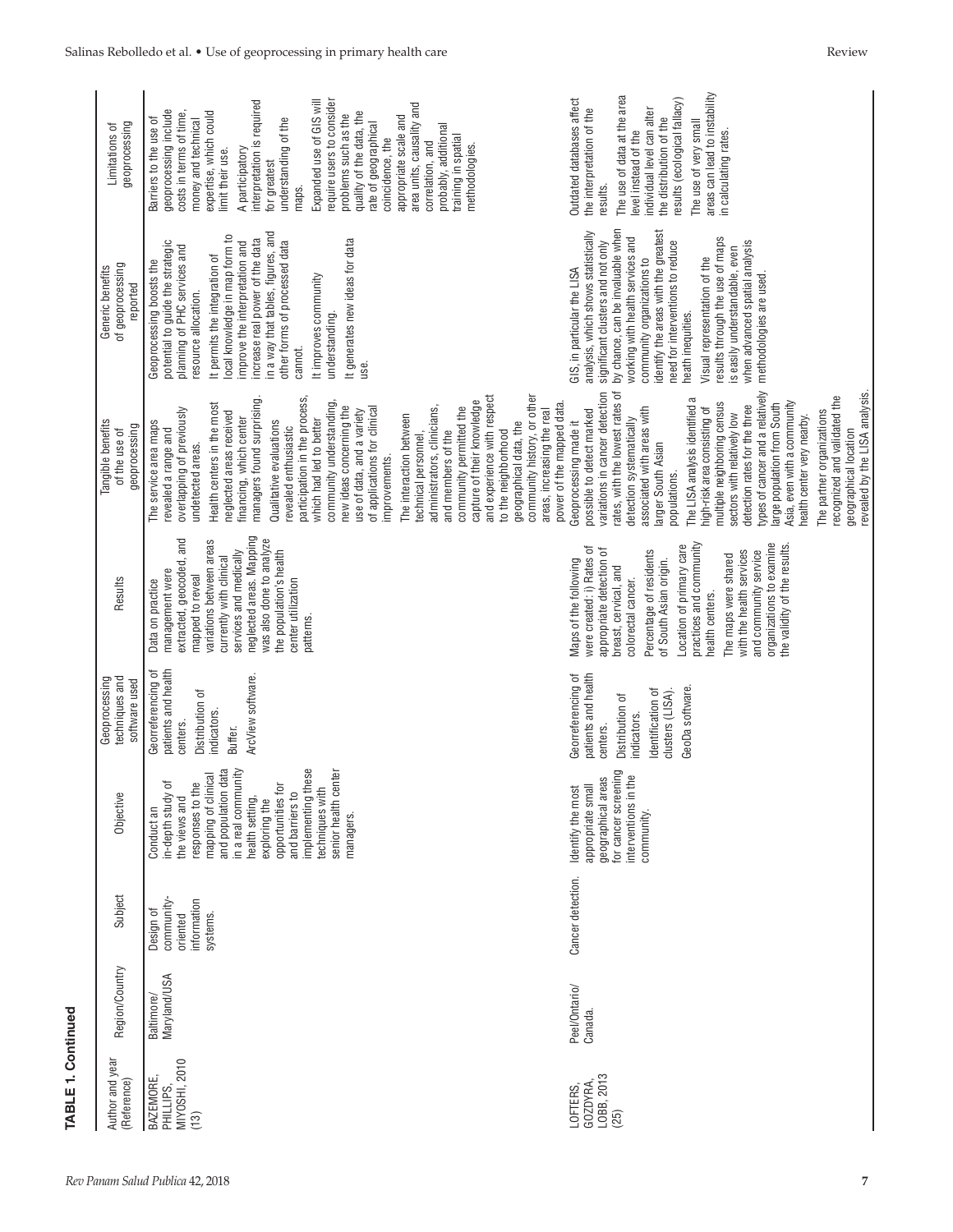monitoring systems that do not include context variables (26).

- The localization data and data for completing the forms can be collected with mobile devices and securely transferred to a web server (27).
- The financial investment is low compared with the benefits of having a database with quality georeferenced records (27).
- The need to use standardized data. instead of open questions, can lead to changes in existing data collection forms, such as the inclusion of relevant data not currently collected (27).
- • It permits intra- and intersectoral work, which includes the views and experiences of different actors for the analysis of ill-defined situations (13, 24).
- It enables multiple audiences to quickly interpret prevalence rates and trends, virtually without explanation and in a way that tables cannot (13, 25, 29).
- Maps can help the community maintain the attention and commitment of government officials to reallocating resources to specific neighborhoods (25, 29).
- • It enables secondary data to be integrated into information produced in the field (13, 28).
- • It makes it possible to monitor changes with respect to the creation or alteration of areas of action (28).
- It sparks enthusiasm and motivation among professionals to include new monitoring events (13, 23, 26).

The limitations were:

- The need to train health service personnel to handle the concepts and tools and collect objective and subjective data (13, 15, 23, 28).
- • Surveillance systems require different types of activities to achieve greater geographical coverage (24).
- Surveillance should be ongoing and not limited to known endemic areas (24).
- • Participatory approaches are still considered of little scientific relevance. Thus, the maps produced by self-taught individuals at the local level are not considered relevant for decision-makers at the municipal and state levels (28).
- Barriers involving time, financing, and technical experience (13, 15).
- A participatory interpretation is required to ensure the greatest understanding of the maps (13).
- • Outdated databases affect the interpretation of the results (25).
- Use of data at the area level rather than the individual level can alter the distribution of results (ecological fallacy) (25).
- The use of very small areas can lead to instability in calculating rates (25).

## **DISCUSSION**

The results of this review demonstrate that in recent years and especially in the Americas, there has been increased use of studies that employ geoprocessing techniques for research on PHC; however, as Bazemore A, RL Phillips, and Miyoshi T (13) suggest, articles that show the results of implementing such initiatives are rare.

The benefits of using geoprocessing in PHC found in this review coincide with those noted by PAHO in the sphere of public health: it is one of the most effective technologies available for facilitating information and decision-making processes (3, 4).

Specifically in the PHC setting, this technology had already been considered useful for estimating travel times to health centers, spatially understanding and quantifying the accessibility and performance of services and programs, identifying inequities, modeling service areas, and optimally locating new health centers, thus facilitating more efficient and targeted resource allocation (20, 30). It had also been mentioned that information on the built environment could be applied to specific health promotion and disease prevention needs to increase the overall effectiveness of health interventions (30), and that the use of geoprocessing contributes to smart management of health services, thanks to a growing range of data sources, analytical techniques, and software routinely available for research and development in PHC (31).

Until now, no study had noted that in various experiences, the use of geoprocessing in PHC also helps to motivate health workers and even the community, because it facilitates intrasectoral and intersectoral work by incorporating the knowledge and experiences of different agents. Moreover, it enables multiple audiences to quickly interpret the results

and discover details that were once of little relevance, with virtually no explanation and in a way that tables cannot– all this, with the use of rather simple spatial analysis techniques.

The studies that used geoprocessing in PHC were largely aimed at measuring access and understanding the distribution of diseases, risk factors, use, and program coverage. The importance of these techniques for meeting the Sustainable Development Goals is clear, since increasing access to PHC services is one of the prerequisites for achieving these goals, which include reducing infant mortality, improving maternal health, combatting chronic and communicable diseases, and achieving universal health coverage (9). Geoprocessing's contribution to achieving the SDGs also lies in its intersectoral and integrative nature, which is a prerequisite for achieving the goals (9).

The challenges that must be met are related to the problems encountered. It was clear that training was needed for proficient handling of concepts and tools, as was financial investment for the procurement of software and equipment and the hiring of skilled technical personnel. In this regard, Bazemore, Phillips, and Miyoshi (13) suggest that one way of overcoming these limitations is to prepare cost-effectiveness studies, take advantage of economies of scale via web platforms, and use interactive software for consultations of interest to professionals. In fact, in this review, only one of the studies had estimated the cost of introducing this technology, which was considered relatively low in comparison with the benefits obtained (27).

Software costs are becoming less and less of a problem, as inexpensive and even free high-quality software programs are now available, especially for public institutions. Examples of these programs are Brazil's SPRING® and TerraView® software (2) and software with a public health focus, such as EpiInfo/ EpiMap®, HealthMapper®, SIGEpi®, and Geoda® (32). Indeed, one of the studies found in this review used one of these programs (25). Other free programs that can contribute to the use of geoprocessing in PHC are QGIS®, GvSIG®, OpenJUMP®, SI-GEpi®, and tabwin-GEO®, for which universities and public and private agencies offer constant training, in addition to online tutorials and videos.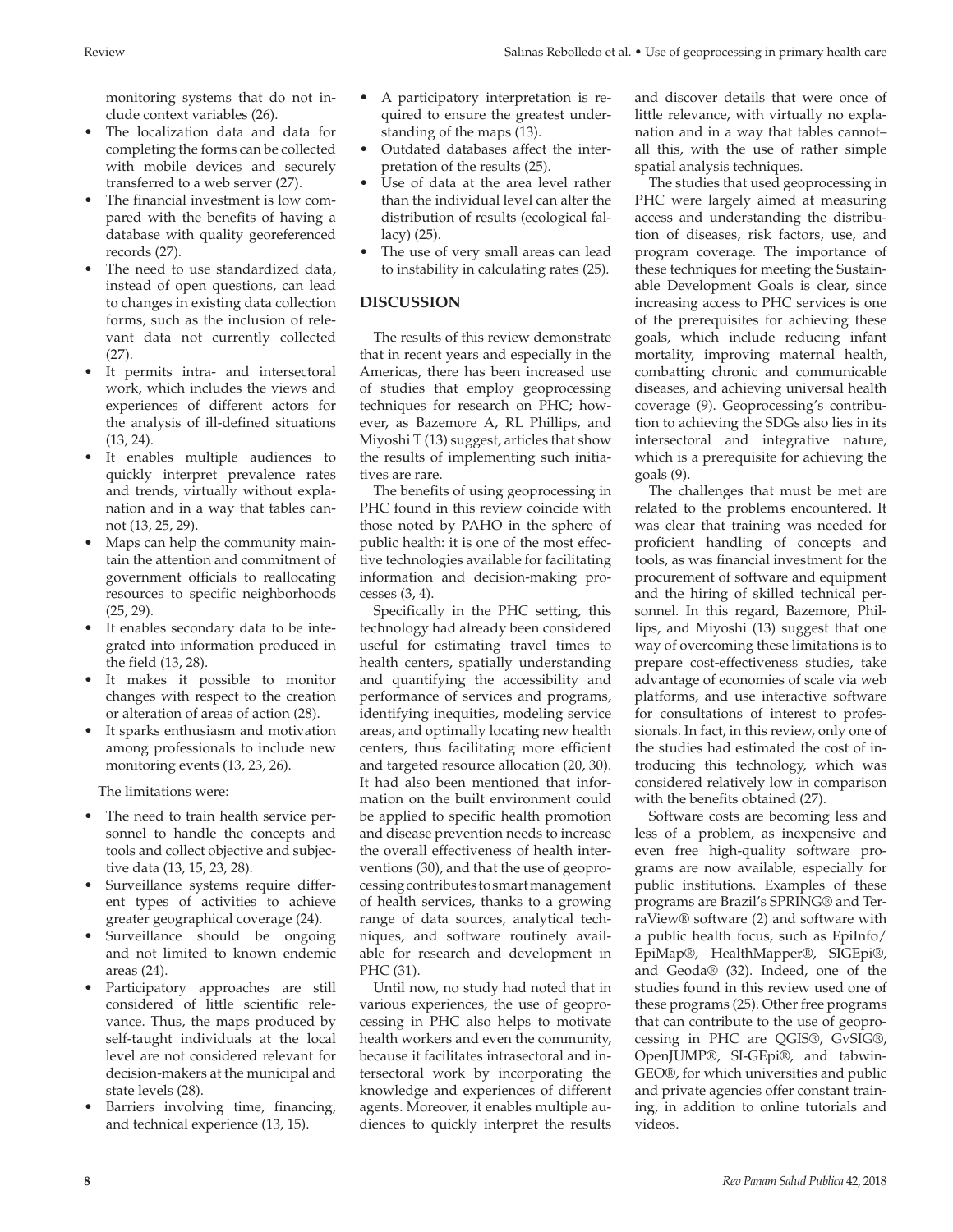Careful consideration of resource constraints and strategic objectives is essential for successful introduction of this technology in an organization (31). One recommendation is not to ignore the inclusion of participatory approaches, which improve the understanding of maps and the contribution they can make (13).

Geoprocessing is a powerful tool capable of transforming the way information is managed (33). Thus, another recommendation is to conduct spatial analyses, even when the quality of the databases is questionable, since the results will help reveal where the errors lie and can aid in the preparation of better data collection forms (27).

Finally, for successful monitoring of a health program, evaluations should take place during day-to-day activities (34); thus, continuous use of GIS is recommended to guarantee equitable access to quality care (30). Closer partnerships between universities and health institutions are also recommended to increase the production of case studies, with evaluations of community interventions.

The main limitation of this study was its search method, which necessarily included terms related to primary health care; however, it is likely that articles in which PHC was part of a broader

- 1. Câmara G, Davis C, Vieira Monteiro AM. Introdução à ciência da geoinformação. INPE-10506. São José dos Campos: INPE - Instituto Nacional de Pesquisas Espaciais; 2001:345. Available at: [http://](http://mtc-m12.sid.inpe.br/col/sid.inpe.br/sergio/2004/04.22.07.43/doc/publicacao.pdf) [mtc-m12.sid.inpe.br/col/sid.inpe.br/](http://mtc-m12.sid.inpe.br/col/sid.inpe.br/sergio/2004/04.22.07.43/doc/publicacao.pdf) [sergio/2004/04.22.07.43/doc/publicacao.](http://mtc-m12.sid.inpe.br/col/sid.inpe.br/sergio/2004/04.22.07.43/doc/publicacao.pdf) [pdf](http://mtc-m12.sid.inpe.br/col/sid.inpe.br/sergio/2004/04.22.07.43/doc/publicacao.pdf)
- 2. Nascimento E Do, Berto VZ, Matias LF. Perspectivas da utilização de sistemas de informações geográficas (SIG) como instrumental de apoio ao trabalho em unidades básicas de saúde. GeoFocus (Informes y comentarios). 2007;(7):1-13. Available at: [http://www.geofocus.org/](http://www.geofocus.org/index.php/geofocus/article/view/122) [index.php/geofocus/article/view/122](http://www.geofocus.org/index.php/geofocus/article/view/122)
- 3. Organização Pan-Americana da Saúde/ Organização Mundial da Saúde (OPAS/ OMS). Conceitos básicos de sistema de informação geográfica e cartografia aplicados á saúde. Brasília; 2000:122. Available at: [http://www.bvsde.paho.](http://www.bvsde.paho.org/cursode/fulltext/Livro_cartog_SIG_saude.pdf) [org/cursode/fulltext/Livro\\_cartog\\_SIG\\_](http://www.bvsde.paho.org/cursode/fulltext/Livro_cartog_SIG_saude.pdf) [saude.pdf](http://www.bvsde.paho.org/cursode/fulltext/Livro_cartog_SIG_saude.pdf)
- 4. Ministério da Saúde do Brasil. Secretaria de Vigilância em Saúde. Fundação Oswaldo Cruz. Sistemas de informações geográficas e análise espacial na saúde pública.Série B. Textos Básicos

concept, such as "public health care," were left out. Although aware of this limitation, the authors did not alter the search method, since part of the motivation for this article was to increase knowledge for sharing specific best practices in this sector. In fact, the high number of articles found at the beginning of the selection process confirms the importance of its results about the state of the art and the benefits obtained in PHC. A second limitation is that only scientific articles were considered; although we are aware of other community-level experiences with the use of geoprocessing in PHC, no articles have not been published to date (for example, studies on use of geoprocessing in the municipality of Sao Paulo) (35). In this regard, we wished to show that these methodologies not only have a technical component, but a scientific one as well; nevertheless, we hope that this will serve as an incentive for agencies that have not published their experiences to share their results.

#### **CONCLUSIONS**

Now, more than ever, good tools are needed to guide the development of primary care. However, while the benefits of geoprocessing have been widely

#### **REFERENCES**

de Saúde. Série Capacitação e Atualização em Geoprocessamento em Saúde. 2007; 2:148.

- 5. Organización Mundial de la Salud (OMS). Declaración de Alma-Ata: Conferencia Internacional sobre Atención Primaria de Salud [Internet]. Kazajistán, URSS; 1978:3. Available at: [http://apps.who.int/iris/](http://apps.who.int/iris/bitstream/10665/39244/1/9243541358.pdf) [bitstream/10665/39244/1/9243541358.](http://apps.who.int/iris/bitstream/10665/39244/1/9243541358.pdf) [pdf](http://apps.who.int/iris/bitstream/10665/39244/1/9243541358.pdf)
- 6. Organización Panamericana de la Salud/ Organización Mundial de la Salud (OPS/ OMS). Declaración de Montevideo. Washington, D.C; 2005. Available at: [http://new.paho.org/hq/dmdocu](http://new.paho.org/hq/dmdocuments/2010/APS_CD46-Declaracion_Montevideo-2005.pdf)[ments/2010/APS\\_CD46-Declaracion\\_](http://new.paho.org/hq/dmdocuments/2010/APS_CD46-Declaracion_Montevideo-2005.pdf) [Montevideo-2005.pdf](http://new.paho.org/hq/dmdocuments/2010/APS_CD46-Declaracion_Montevideo-2005.pdf)
- 7. Organização Pan-Americana da Saúde/ Organização Mundial da Saúde (OPAS/ OMS). Renovação da atenção primaria em saúde nas Américas. Washington, D.C: OPAS/OMS; 2008:48. Available at: [http://](http://www1.paho.org/hq/dmdocuments/2010/Renovacao-Atencao-Primaria-Saude-Americas.pdf) [www1.paho.org/hq/dmdocuments/2010/](http://www1.paho.org/hq/dmdocuments/2010/Renovacao-Atencao-Primaria-Saude-Americas.pdf) [Renovacao-Atencao-Primaria-Saude-](http://www1.paho.org/hq/dmdocuments/2010/Renovacao-Atencao-Primaria-Saude-Americas.pdf)[Americas.pdf](http://www1.paho.org/hq/dmdocuments/2010/Renovacao-Atencao-Primaria-Saude-Americas.pdf)
- 8. Marchiori Buss P, Mesquita Huet Machado J, Gallo E, De Paiva Magalhães D, Faraoni Freitas Setti A, et al. . Governança em saúde e ambiente para o desenvolvimento

discussed in this setting, few studies have empirically evaluated the advantages and disadvantages of its use as a tool for continuous management of the development of health services. Practical experiences, which could be replicated in other communities, show that its use yields benefits beyond the technical sphere. The challenge, therefore, is to overcome the problems encountered and introduce its continuous use, which could increase the capacity to meet PHC targets and, indeed, the Sustainable Development Goals themselves.

**Financing.** This study was conducted with support from the "Estudiantes-Convenio de Pos-Graduación—PEC-PG of CAPES/CNPq-Brasil," FAPESP (proc.n. 2015/50132-6), and CNPq, a fellowship for productivity in scientific research (proc.n. 308256/2015).

**Conflicts of interest.** None declared.

**Disclaimer.** Authors hold sole responsibility for the views expressed in the manuscript, which may not necessarily reflect the opinion or policy of the RPSP/ PAJPH or the Pan American Health Organization.

sustentável. Ciênc Saúde Coletiva. 2012;17(6):1479-91. Available at: [http://](http://www.scopus.com/inward/record.url?eid=2-s2.0-84863558324&partnerID=tZOtx3y1) [www.scopus.com/inward/record.](http://www.scopus.com/inward/record.url?eid=2-s2.0-84863558324&partnerID=tZOtx3y1) [url?eid=2-s2.0-84863558324&partnerID=](http://www.scopus.com/inward/record.url?eid=2-s2.0-84863558324&partnerID=tZOtx3y1) [tZOtx3y1](http://www.scopus.com/inward/record.url?eid=2-s2.0-84863558324&partnerID=tZOtx3y1)

- 9. Organización de las Naciones Unidas (ONU). Transformando nosso mundo: a Agenda 2030 para o desenvolvimento sustentável. ONŪ; 2015:1-49. Available at: [http://nacoesunidas.org/wp-content/](http://nacoesunidas.org/wp-content/uploads/2015/10/agenda2030-pt-br.pdf) [uploads/2015/10/agenda2030-pt-br.pdf](http://nacoesunidas.org/wp-content/uploads/2015/10/agenda2030-pt-br.pdf)
- 10. Andrade DM, Amorim J de F, Franco T de AV, Valente GSC. Análise do território nos estudos em atenção primária e saúde ambiental: uma revisão bibliográfica. Rev Baiana Saude Publica. 2013;37(1):151. Available at: [http://](http://inseer.ibict.br/rbsp/index.php/rbsp/article/view/433) [inseer.ibict.br/rbsp/index.php/rbsp/](http://inseer.ibict.br/rbsp/index.php/rbsp/article/view/433) [article/view/433](http://inseer.ibict.br/rbsp/index.php/rbsp/article/view/433)
- 11. Barbosa JR de A. O estudo do "Mais pequeno": uma análise geográfica da saúde num "lugarzinho" chamado Guarapes. GEOUSP Espaço e Tempo. 2013;(34):211. Available at: [http://www.revistas.usp.](http://www.revistas.usp.br/geousp/article/view/74945) [br/geousp/article/view/74945](http://www.revistas.usp.br/geousp/article/view/74945)
- 12. Céspedes M, Torres C, Marín F, Gómez J. Nivel de utilización de software epidemiológico en dos centros de salud primaria de la Provincia de Valdivia, 2004.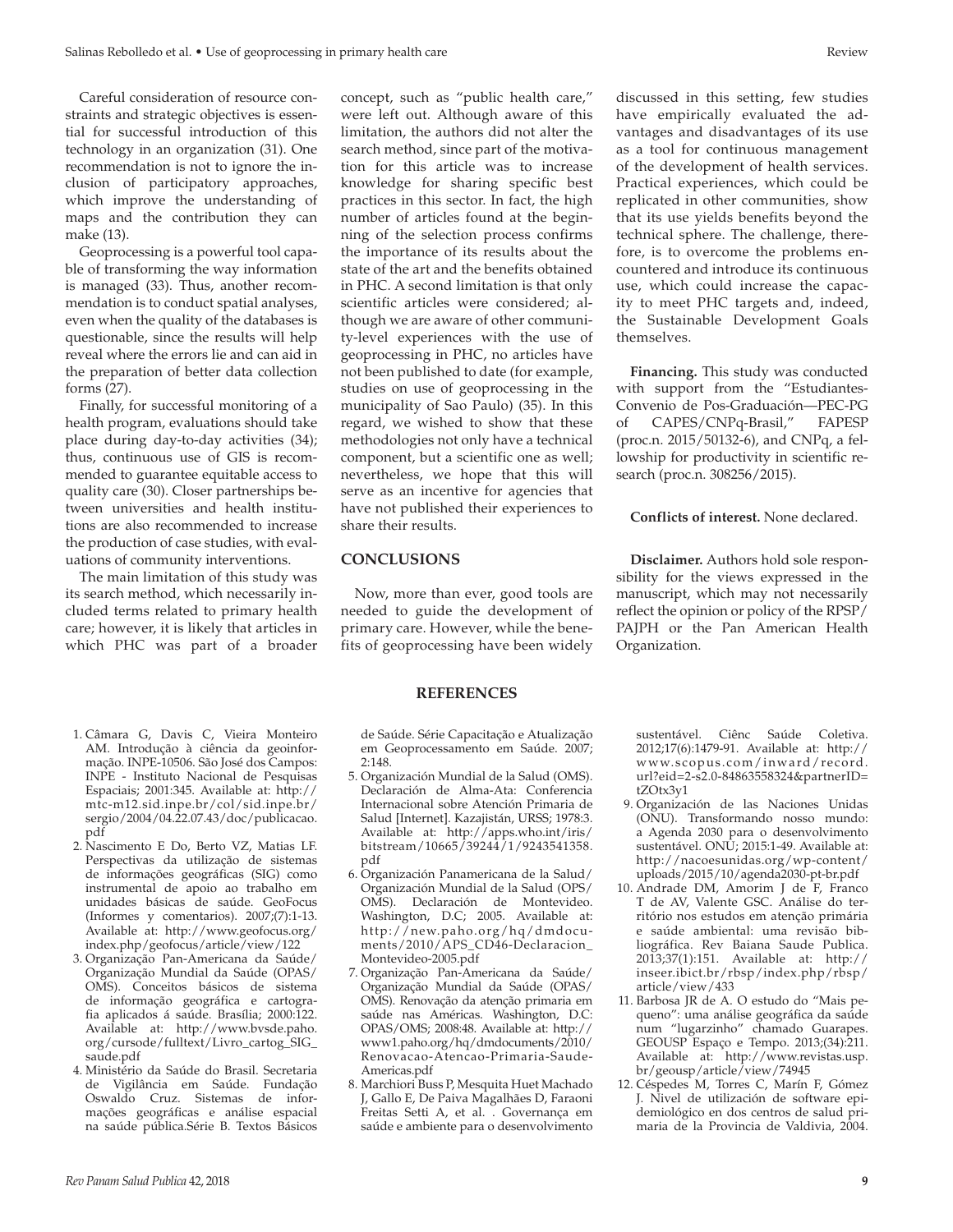Rev Chil Salud Publica. 2007;11(1):12-7. Available at: [https://revistasaludpublica.](https://revistasaludpublica.uchile.cl/index.php/RCSP/article/view/8298/8048) [uchile.cl/index.php/RCSP/article/](https://revistasaludpublica.uchile.cl/index.php/RCSP/article/view/8298/8048) [view/8298/8048](https://revistasaludpublica.uchile.cl/index.php/RCSP/article/view/8298/8048)

- 13. Bazemore A, Phillips RL, Miyoshi T. Harnessing geographic information systems (GIS) to enable community-oriented primary care. J Am Board Fam Med. 2010;23(1):22-31. Available at: [http://](http://www.jabfm.org/cgi/doi/10.3122/jabfm.2010.01.090097) [www.jabfm.org/cgi/doi/10.3122/](http://www.jabfm.org/cgi/doi/10.3122/jabfm.2010.01.090097) [jabfm.2010.01.090097](http://www.jabfm.org/cgi/doi/10.3122/jabfm.2010.01.090097)
- 14. Carvalho MS, Souza-Santos R. Análise de dados espaciais em saúde pública: métodos, problemas, perspectivas. Cad Saude Publica. 2005;21(2):361-78. Available at: [http://www.scielo.br/scielo.](http://www.scielo.br/scielo.php?script=sci_arttext&pid=S0102-311X2005000200003&lng=en&nrm=iso&tlng=pt) [php?script=sci\\_arttext&pid=S0102-311X20](http://www.scielo.br/scielo.php?script=sci_arttext&pid=S0102-311X2005000200003&lng=en&nrm=iso&tlng=pt) [05000200003&lng=en&nrm=iso&tlng=pt](http://www.scielo.br/scielo.php?script=sci_arttext&pid=S0102-311X2005000200003&lng=en&nrm=iso&tlng=pt)
- 15. Ritter F, Rosa R dos S, Flores R. Avaliação da situação de saúde por profissionais da atenção primária em saúde com base no georreferencimento dos sistemas de informação. Cad Saude Publica. 2013;29(12):2523-34. Available at: [http://](http://www.scielo.br/scielo.php?script=sci_arttext&pid=S0102-311X2013001200016&lng=en&nrm=iso&tlng=pt) [www.scielo.br/scielo.php?script=sci\\_](http://www.scielo.br/scielo.php?script=sci_arttext&pid=S0102-311X2013001200016&lng=en&nrm=iso&tlng=pt) [arttext&pid=S0102-311X2013001200016&l](http://www.scielo.br/scielo.php?script=sci_arttext&pid=S0102-311X2013001200016&lng=en&nrm=iso&tlng=pt) [ng=en&nrm=iso&tlng=pt](http://www.scielo.br/scielo.php?script=sci_arttext&pid=S0102-311X2013001200016&lng=en&nrm=iso&tlng=pt)
- 16. Buzai GD. Modelos de localización-asignación aplicados a servicios públicos urbanos: análisis espacial de centros de atención primaria de salud (CAPS) en la ciudad de Luján, Argentina. Cuad Geogr. 2011;20(2):111-23. Available at: [http://www.scielo.org.co/scielo.](http://www.scielo.org.co/scielo.php?script=sci_arttext&pid=S0121-215X2011000200009&lang=pt) [php?script=sci\\_arttext&pid=S0121-](http://www.scielo.org.co/scielo.php?script=sci_arttext&pid=S0121-215X2011000200009&lang=pt) [215X2011000200009&lang=pt](http://www.scielo.org.co/scielo.php?script=sci_arttext&pid=S0121-215X2011000200009&lang=pt)
- 17. Mitropoulos P, Mitropoulos I, Giannikos I, Sissouras A. A biobjective model for the locational planning of hospitals and health centers. Health Care Manag Sci. 2006;9(2).
- 18. Perry B, Gesler W. Physical access to primary health care in Andean Bolivia. Soc Sci Med. 2000;50(9):1177-88. Available at: [http://www.ncbi.nlm.nih.gov/pubmed/](http://www.ncbi.nlm.nih.gov/pubmed/10728839) [10728839](http://www.ncbi.nlm.nih.gov/pubmed/10728839)
- 19. Tanser F. Methodology for optimising location of new primary health care facilities in rural communities: a case study in KwaZulu-Natal, South Africa. J Epidemiol Community Health. 2006;60(10):846- 50. Available at: [http://jech.bmj.com/](http://jech.bmj.com/content/60/10/846.short) [content/60/10/846.short](http://jech.bmj.com/content/60/10/846.short)
- 20. Tanser F. Geographical information systems (GIS) innovations for primary health care in developing countries. Innovations. 2006;1(2):106-22. Available at: [http://](http://www.mitpressjournals.org/doi/10.1162/itgg.2006.1.2.106) [www.mitpressjournals.org/doi/10.1162/](http://www.mitpressjournals.org/doi/10.1162/itgg.2006.1.2.106) [itgg.2006.1.2.106](http://www.mitpressjournals.org/doi/10.1162/itgg.2006.1.2.106)
- 21. Mohammadi A, Valinejadi A, Sakipour S, Hemmat M, Zarei J, Askari Majdabadi H. Improving the distribution of rural

health houses using elicitation and GIS in Khuzestan province (the Southwest of Iran). Int J Health Policy Manag [Internet]. 2017;7(4):336-44. Available at: [http://](http://ijhpm.com/article_3408.html) [ijhpm.com/article\\_3408.html](http://ijhpm.com/article_3408.html)

- 22. Wong LY, Heng BH, Cheah JTS, Tan CB. Using spatial accessibility to identify polyclinic service gaps and volume of under-served population in Singapore using geographic information system. Int J Health Plann Manage. 2012;27(3):e173-85. Available at: [http://dx.doi.org/10.1002/](http://dx.doi.org/10.1002/hpm.1063) [hpm.1063](http://dx.doi.org/10.1002/hpm.1063)
- 23. Silberman M, Moreno Altamirano L, Kawas Bustamante V, González Almada E. Determinantes sociales de la salud en los usuarios de atención sanitaria del Distrito Federal. Rev Fac Med (México) [Internet]. 2013;56(4):24-34. Available at: [http://](http://www.scielo.org.mx/pdf/facmed/v56n4/v56n4a4.pdf) [www.scielo.org.mx/pdf/facmed/v56n4/](http://www.scielo.org.mx/pdf/facmed/v56n4/v56n4a4.pdf) [v56n4a4.pdf](http://www.scielo.org.mx/pdf/facmed/v56n4/v56n4a4.pdf)
- 24. Cairncross S, Muller R, Zagaria N. Dracunculiasis (Guinea worm disease) and the eradication initiative. Clin Microbiol Rev. 2002;15(2):223-46. Available at: [http://www.ncbi.nlm.nih.](http://www.ncbi.nlm.nih.gov/pubmed/11932231) [gov/pubmed/11932231](http://www.ncbi.nlm.nih.gov/pubmed/11932231)
- 25. Lofters AK, Gozdyra P, Lobb R. Using geographic methods to inform cancer screening interventions for South Asians in Ontario, Canada. BMC Public Health. 2013;13(1):395. Available at: [http://](http://bmcpublichealth.biomedcentral.com/articles/10.1186/1471-2458-13-395) [bmcpublichealth.biomedcentral.com/](http://bmcpublichealth.biomedcentral.com/articles/10.1186/1471-2458-13-395) [articles/10.1186/1471-2458-13-395](http://bmcpublichealth.biomedcentral.com/articles/10.1186/1471-2458-13-395)
- 26. Scharager Goldenberg J, Contreras Escudero L. Diseño y puesta en marcha de un sistema de vigilancia epidemiológica en salud mental. Rev Panam Salud Publica. 2002;11(2):83-92. Available at: [http://](http://www.scielosp.org/scielo.php?script=sci_arttext&pid=S1020-49892002000200004&lng=es&nrm=iso&tlng=es) [www.scielosp.org/scielo.php?script=sci\\_](http://www.scielosp.org/scielo.php?script=sci_arttext&pid=S1020-49892002000200004&lng=es&nrm=iso&tlng=es) [arttext&pid=S1020-49892002000200004&](http://www.scielosp.org/scielo.php?script=sci_arttext&pid=S1020-49892002000200004&lng=es&nrm=iso&tlng=es) [lng=es&nrm=iso&tlng=es](http://www.scielosp.org/scielo.php?script=sci_arttext&pid=S1020-49892002000200004&lng=es&nrm=iso&tlng=es)
- 27. Sá JHG, Rebelo MS, Brentani A, Grisi S, Gutierrez MA. GeoHealth: A georeferenced system for health data analysis in primary care. IEEE Lat Am Trans. 2012;10(1):1352-6. Available at: [http://www.producao.usp.br/handle/](http://www.producao.usp.br/handle/BDPI/33715) [BDPI/33715](http://www.producao.usp.br/handle/BDPI/33715)
- 28. Argento Goldstein R, Barcellos C, Figueiredo Mafra Magalhães M, Gracie R, Viacava F. A experiência de mapeamento participativo para a construção de uma alternativa cartográfica para a ESF. Ciênc Saúde Coletiva. 2013;18(1): 45-56. Available at: [http://www.scielo.](http://www.scielo.br/scielo.php?script=sci_arttext&pid=S1413-81232013000100006&lng=pt&tlng=pt) [br/scielo.php?script=sci\\_arttext&pid=](http://www.scielo.br/scielo.php?script=sci_arttext&pid=S1413-81232013000100006&lng=pt&tlng=pt) [S1413-81232013000100006&lng=pt&](http://www.scielo.br/scielo.php?script=sci_arttext&pid=S1413-81232013000100006&lng=pt&tlng=pt) [tlng=pt](http://www.scielo.br/scielo.php?script=sci_arttext&pid=S1413-81232013000100006&lng=pt&tlng=pt)
- 29. Hardt NS, Muhamed S, Das R, Estrella R, Roth J. Neighborhood-level hot spot

maps to inform delivery of primary care and allocation of social resources. Perm J. 2013;17(1):4-9. Available at: [http://www.](http://www.thepermanentejournal.org/issues/2013/winter/5072-allocation.html) [thepermanentejournal.org/issues/2013/](http://www.thepermanentejournal.org/issues/2013/winter/5072-allocation.html) [winter/5072-allocation.html](http://www.thepermanentejournal.org/issues/2013/winter/5072-allocation.html)

- 30. Berke EM. Geographic Information Systems (GIS): recognizing the importance of place in primary care research and practice. J Am Board Fam Med. 2010;23(1):9-12. Available at: [http://](http://www.ncbi.nlm.nih.gov/pmc/articles/PMC3174470/?tool=pubmed) [www.ncbi.nlm.nih.gov/pmc/articles/](http://www.ncbi.nlm.nih.gov/pmc/articles/PMC3174470/?tool=pubmed) [PMC3174470/?tool=pubmed](http://www.ncbi.nlm.nih.gov/pmc/articles/PMC3174470/?tool=pubmed)
- 31. Samarasundera E, Walsh T, Cheng T, Koenig A, Jattansingh K, Dawe A, et al. Methods and tools for geographical mapping and analysis in primary health care. Prim Health Care Res Dev. 2012;13(1):10-21. Available at: [http://dx.doi.org/10.1017/](http://dx.doi.org/10.1017/S1463423611000417) [S1463423611000417](http://dx.doi.org/10.1017/S1463423611000417)
- 32. Organización Panamericana de la Salud/ Organización Mundial de la Salud (OPS/ OMS). Paquetes de programas de mapeo y análisis espacial en epidemiología y salud pública. Boletín Epidemiológico OPS. 2004;25(4):1-9. Available at: [http://](http://cidbimena.desastres.hn/docum/ops/publicaciones/Epidemiologico/EB_v25n4.pdf) [cidbimena.desastres.hn/docum/ops/](http://cidbimena.desastres.hn/docum/ops/publicaciones/Epidemiologico/EB_v25n4.pdf) [publicaciones/Epidemiologico/EB\\_](http://cidbimena.desastres.hn/docum/ops/publicaciones/Epidemiologico/EB_v25n4.pdf) [v25n4.pdf](http://cidbimena.desastres.hn/docum/ops/publicaciones/Epidemiologico/EB_v25n4.pdf)
- 33. Sabesan S, Raju K. GIS for rural health and sustainable development in India, with special reference to vector-borne diseases. Curr Sci. 2005;88(11):1749-52.
- 34. Tanaka OY, Melo C. Avaliação de programas de saúde do adolescente: um modo de fazer. 1° ed. São Paulo: Editora da Universidade de São Paulo; 2004. Available at: [https://](https://scholar.google.com.br/scholar?hl=pt-BR&as_sdt=0%2C5&q=avalia��o+de+programas+de+sa�de+do+adolescente&btnG=) [scholar.google.com.br/scholar?hl=pt-](https://scholar.google.com.br/scholar?hl=pt-BR&as_sdt=0%2C5&q=avalia��o+de+programas+de+sa�de+do+adolescente&btnG=) $B R & a s_s d t = 0 % 2 C 5 & q = a v a li a ç$ [ão+de+programas+de+saúde+](https://scholar.google.com.br/scholar?hl=pt-BR&as_sdt=0%2C5&q=avalia��o+de+programas+de+sa�de+do+adolescente&btnG=) [do+adolescente&btnG=](https://scholar.google.com.br/scholar?hl=pt-BR&as_sdt=0%2C5&q=avalia��o+de+programas+de+sa�de+do+adolescente&btnG=)
- 35. CEInfo. Geoprocessamento na Secretaria Municipal da Saúde de São Paulo [Internet]. São Paulo: Secretaria Municipal da Saúde. Coordenação de Epidemiologia e Informação; 2006. Available at: [http://](http://www.prefeitura.sp.gov.br/cidade/secretarias/upload/saude/arquivos/publicacoes/Geoprocessamento.pdf) [www.prefeitura.sp.gov.br/cidade/](http://www.prefeitura.sp.gov.br/cidade/secretarias/upload/saude/arquivos/publicacoes/Geoprocessamento.pdf) [secretarias/upload/saude/arquivos/](http://www.prefeitura.sp.gov.br/cidade/secretarias/upload/saude/arquivos/publicacoes/Geoprocessamento.pdf) [publicacoes/Geoprocessamento.pdf](http://www.prefeitura.sp.gov.br/cidade/secretarias/upload/saude/arquivos/publicacoes/Geoprocessamento.pdf)

Manuscript received (original in Spanish) on 6 December 2017. Revised version accepted for publication on 8 August 2018.